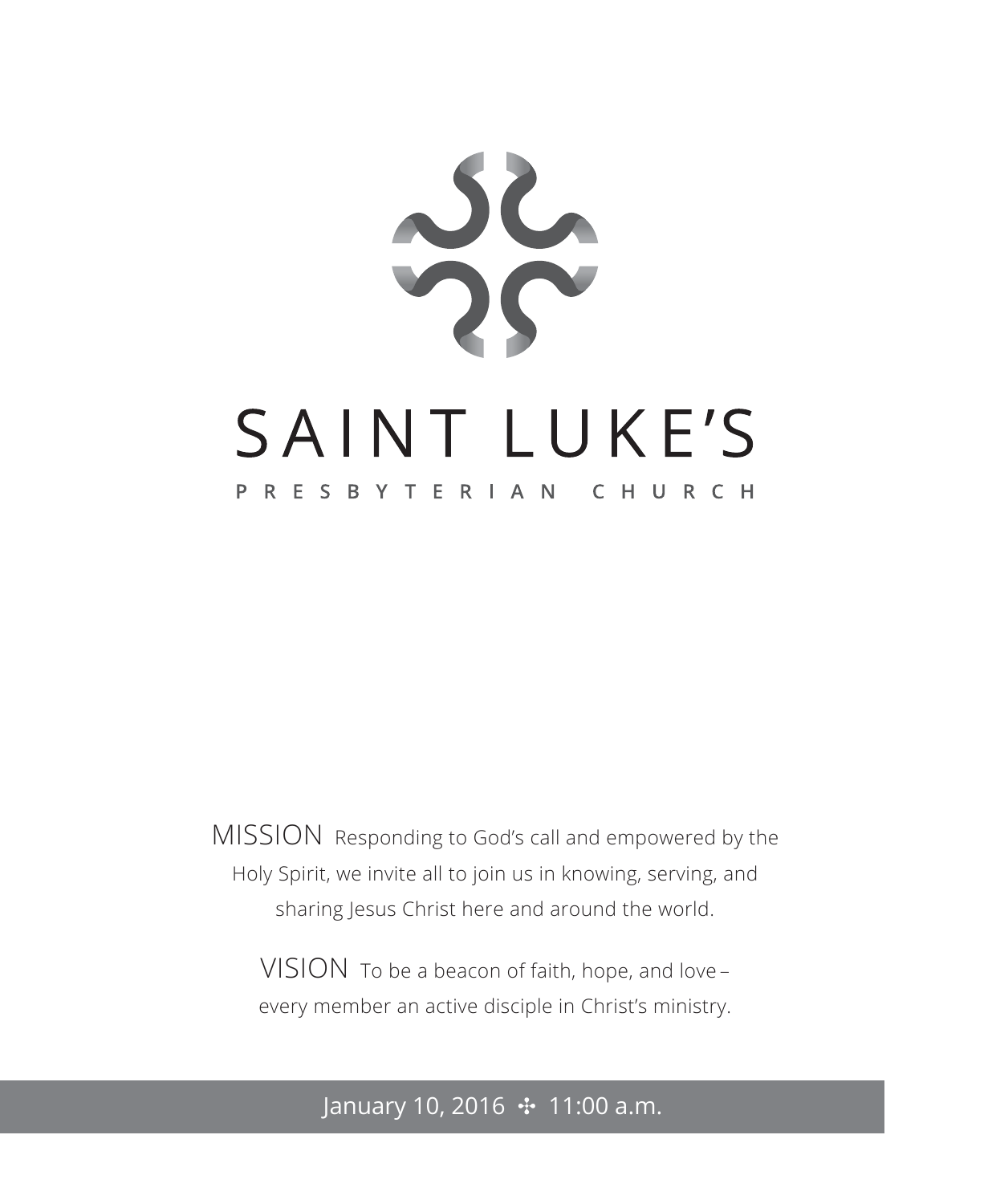

1978 Mount Vernon Road • Dunwoody, Georgia 30338 770.393.1424 • www.slpres.org

### **January 10, 2016**

Baptism of the Lord

### **Liturgical Color:** *White*

*White is used on days we celebrate the redemptive work of Jesus Christ, such as Christmas, Easter and Communion Sundays.*

*The flowers are given to the glory of God and with gratitude to the many Saint Luke's members who volunteer and support our mission work.*

### **SUNDAY SCHEDULE**

**8:30 a.m.** Chapel Communion Service **9:30 a.m.** Sunday School **11:00 a.m.** Sanctuary Worship Service *Nursery available at all services & Sunday School*

### **SERVING TODAY**

| <b>Acolytes</b> Supervisor, TJ & Stephanie McGoldrick                 |
|-----------------------------------------------------------------------|
|                                                                       |
| Bible Bearer Sydney McGoldrick                                        |
| Candle Lighter Elliott McGoldrick                                     |
|                                                                       |
| Water Bearer Douglass Vivian                                          |
| Chancel Guild. Tricia & Brid Igleheart                                |
| <b>Continental Breakfast</b> Presbyterian Women<br>Sandwich Committee |
|                                                                       |
| Sound CrewBrad Troha                                                  |
| Ginger & Phil Williams; Debbie Parkes; Lucy Painter                   |

### **WELCOME, GUESTS!**

We are delighted you are worshiping with us!

**DURING** the Welcome, please print the requested information on the Friendship Pad and pass the Friendship Pad down the pew.

**AFTER** the worship service, please join our Pastors in the Narthex (Sanctuary lobby). They will answer questions and provide you with a Guest Packet and a loaf of freshly-baked bread.

**FOR MORE** information about our programs, ministries or membership, please contact one of our Pastors at 770.393.1424, or visit our website: slpres.org.

### **THAT ALL MAY WORSHIP**



**CHILDREN** are a precious part of our church family, and we welcome them in worship. Activity notebooks are available on the back ledges of the sanctuary for preschool and elementary ages. Each week, children are invited to walk up for an age-appropriate message during "Tell Us Our Story." After that time, they may remain in worship, go to child care (PreK and younger), or to learn more about our worship traditions in Faithful Friends (for K, 1st & 2nd grades).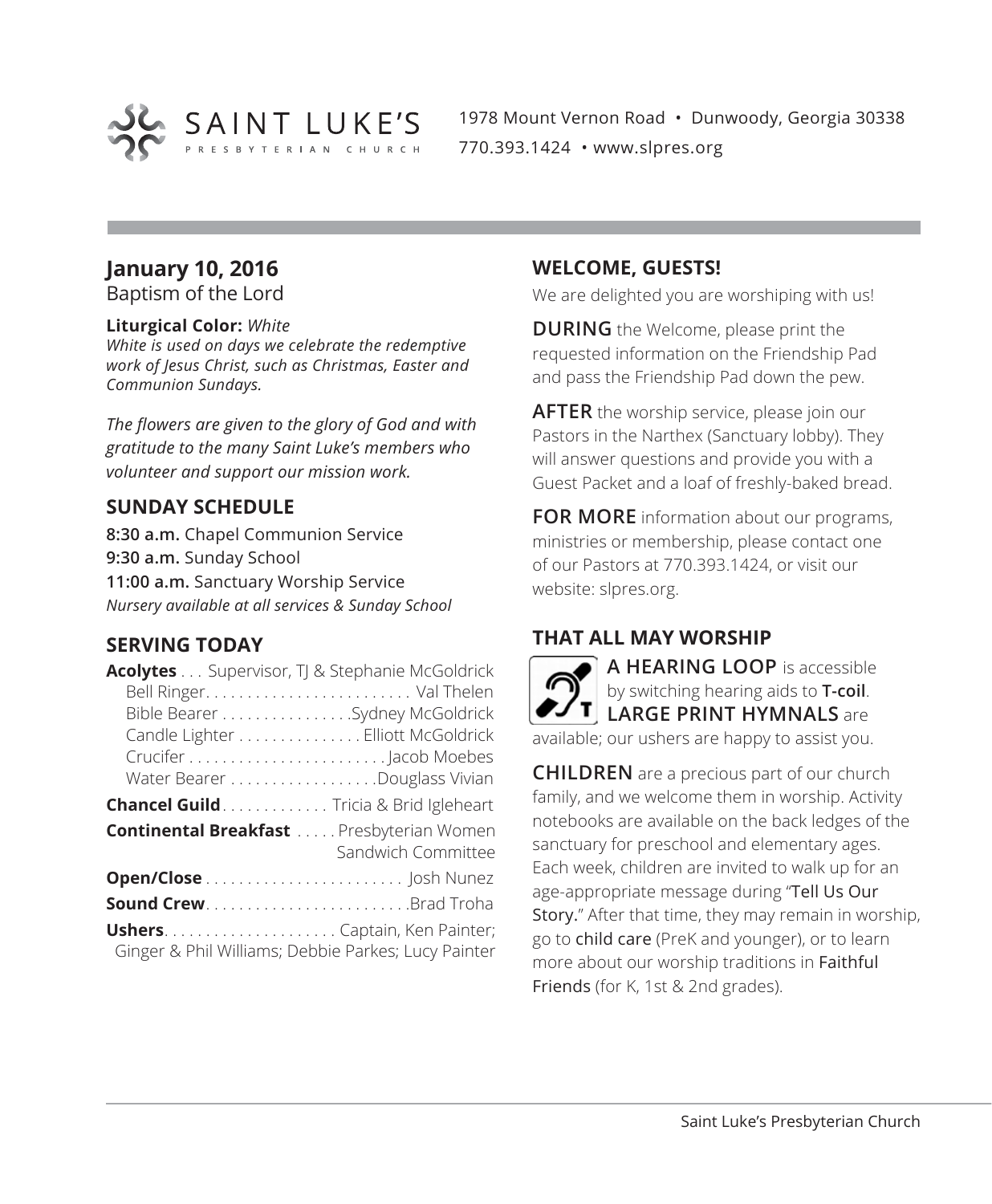### $\star$  Please stand 3

### **In Preparation for Worship**

 As Christians our baptism joins us to Christ. We share in being named and claimed by God. This isn't primarily to fill our need to feel accepted and loved, though it certainly does that. When we forget our baptism, we forget who and Whose we are. The world insists that we belong to ourselves, our employer, our family, our children's school or sports team, or the government of our country. As Christians we reject all these claims of ownership; we belong to God. It is about God's purposes, and through our baptism we no longer live for ourselves, we now live to, for and with God. *Heather Carlson,* Ekklesia Project

### **Gathering Prayer Property Controllering Prayer Phil Brown**

### **Chiming of the Hour**

**Prelude** On Jordan's Bank the Baptist's Cry *Bruce Neswick*

### **Welcome & Passing of the Peace**

Leader: May the peace of Christ be with you. **People: And also with you.**

### **A Minute for Saint Luke's Little Saints Preschool** Kimberly Cook

### **Call to Worship** \*

Leader: We have come to praise God, Who has done wonderful things among us.

- **People: In Jesus, the Christ, God has shown us love, giving light for darkness, and strength for all our days.**
- Leader: Sing praise to God's name, bow before God in prayer, open your hearts to God's redeeming Word.
- **All: Arise, shine, for God's light has come!**

### \* Hymn #375

Shall We Gather at the River *HANSON PLACE* 

### **Call to Confession**  \*

Leader: The Lord be with you.

**People: And also with you.**

Leader: Let us pray.



ے<br>مہ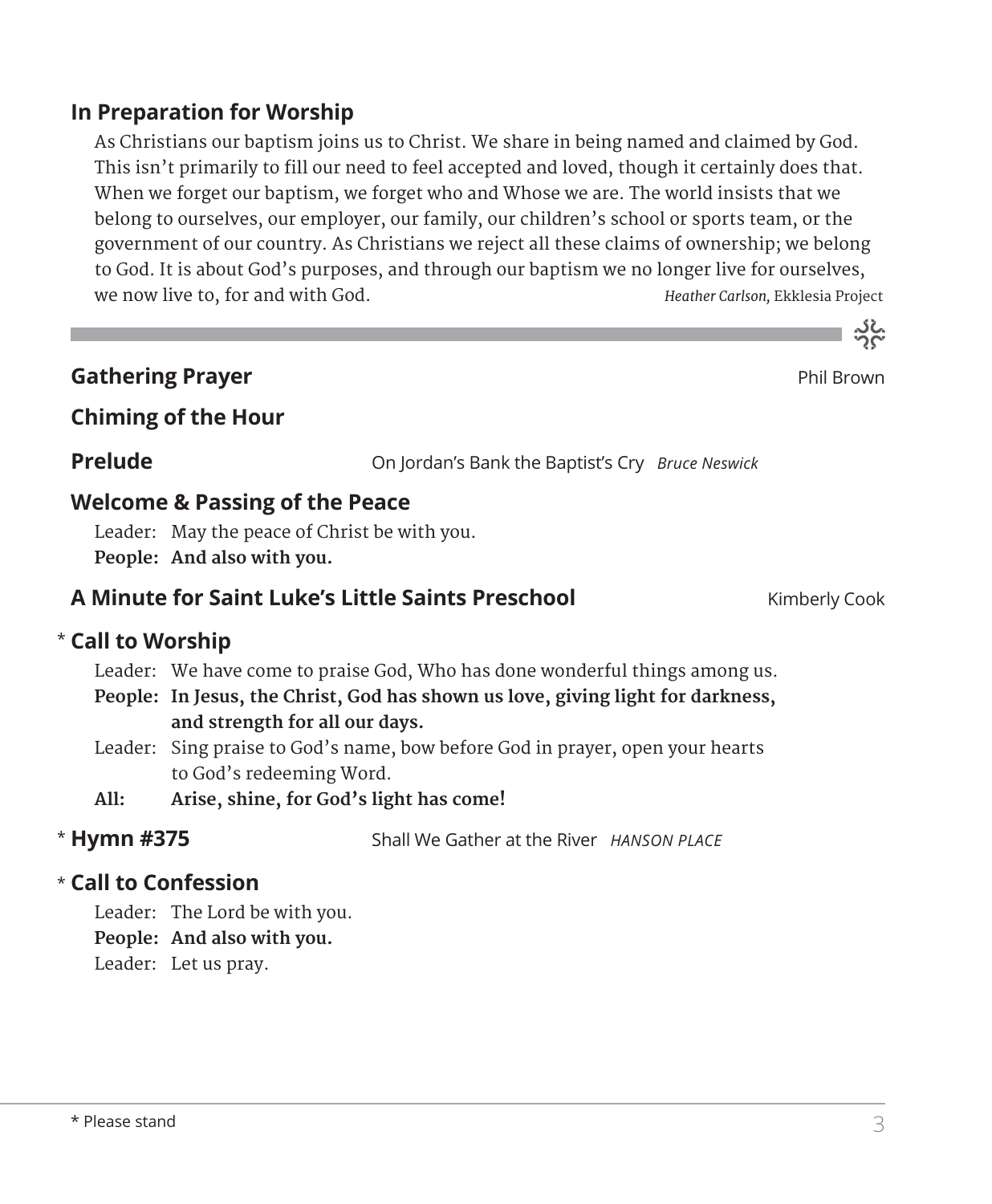### **Prayer of Confession**  \*

 **Merciful God, in baptism You promise forgiveness and new life, making us part of the body of Christ. We confess that we remain preoccupied with ourselves, separated from sisters and brothers in Christ. We cling to destructive habits, hold grudges, and show reluctance to welcome one another; we allow the past to hold us hostage. In Your loving kindness, have mercy on us, and free us from sin. Remind us of the promises You make in baptism so that we may rise to new life, and live together in grace. Hear us now as we offer our personal prayers of confession…** *(time of silent confession)*

Leader: Lord, in Your mercy,

**All: Hear our prayer, Amen.**

### **Assurance of Forgiveness** \*

#### **Song of Praise** Gloria Patri *GREATOREX* \* Song of Praise

 **Glory be to the Father, and to the Son, and to the Holy Ghost; as it was in the beginning, is now, and ever shall be, world without end. Amen, amen.**

#### **Sacrament of Baptism** Jackson, Jonathan & Ann Elizabeth Brown Steve Vance *Parents: Thomas & Lauren Brown. Also here to celebrate with the family are Grandparents: Bob & Teresa McBroom, Tom & Sharon Brown, Donna Busha; Aunt: Mandy Brown.*

### **\* Affirmation of Faith** Apostles' Creed

 **I believe in God, the Father Almighty, Maker of heaven and earth, and in Jesus Christ, His only Son our Lord; Who was conceived by the Holy Ghost, born of the Virgin Mary, suffered under Pontius Pilate; was crucified, dead, and buried; He descended into hell; the third day He rose again from the dead; He ascended into heaven, and sitteth on the right hand of God the Father Almighty; from thence He shall come to judge the quick and the dead. I believe in the Holy Ghost; the holy catholic church; the communion of saints; the forgiveness of sins; the resurrection of the body; and the life everlasting. Amen.**

### **Response Hymn #490** Wash, O God, Your Sons and Daughters *BEACH SPRING*

*Following the elder's statement, the congregation shall respond:*

 **With joy and thanksgiving, we welcome Jackson, Jonathan and Anna Beth into Christ's church, for we are all one in Christ. We promise to love, encourage, and support them, to share the good news of the gospel with them, and to help them know and follow Christ.**

### **Tell Us Our Story** Phil Brown

*Parents may take their young children (through PreK) to our nursery, Rm. 121 in Sheppard Hall. Parents of children in K, 1st or 2nd grade may take them to Faithful Friends in The Harbor, Rm. 213.*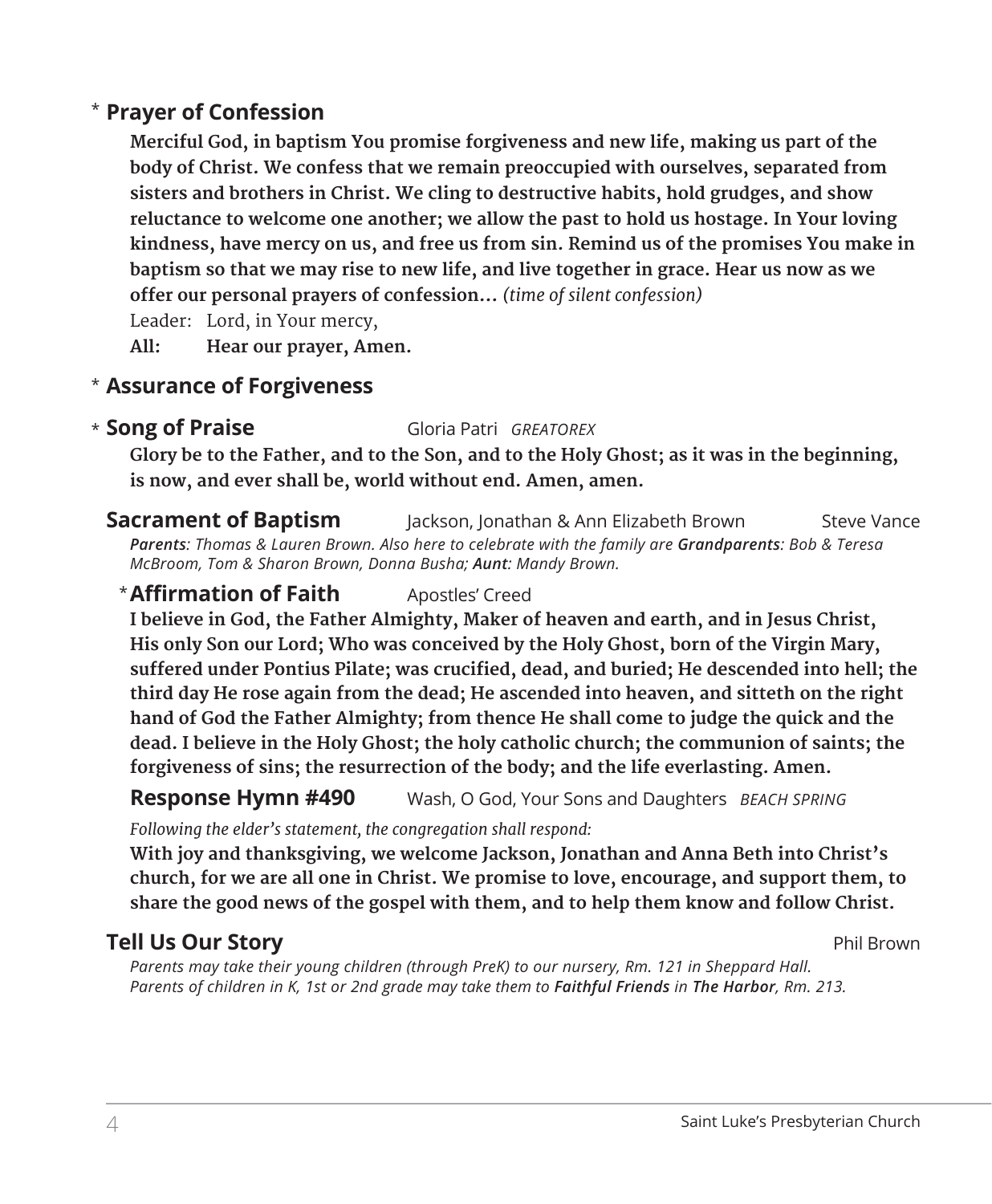### **Anthem** Down in the River to Pray *David Mennicke* Chancel Choir As I went down to the river to pray, studying about that good old way. And who shall wear the robe and crown, Good Lord show me the way. Oh sisters let's go down, come on down to the river to pray. Oh brothers let's go down... Oh fathers let's go down... Oh mothers let's go down... Oh sinners let's go down... Oh children let's go down...

### **Morning Prayer & The Lord's Prayer**

 **Our Father Who art in heaven, hallowed be Thy name. Thy kingdom come, Thy will be done, on earth as it is in heaven. Give us this day our daily bread; and forgive us our debts, as we forgive our debtors; and lead us not into temptation, but deliver us from evil. For Thine is the kingdom and the power and the glory, forever. Amen.**

| <b>First Lesson</b><br>Leader: The Word of the Lord.<br>People: Thanks be to God.                                                                                                                                                  | Isaiah 43:1-7; page631                                                                                                                                                                                                                  | Nelson Cummiskey |
|------------------------------------------------------------------------------------------------------------------------------------------------------------------------------------------------------------------------------------|-----------------------------------------------------------------------------------------------------------------------------------------------------------------------------------------------------------------------------------------|------------------|
| <b>Second Lesson</b><br>Leader: The Word of the Lord.<br>People: Thanks be to God.                                                                                                                                                 | Luke 3:15-17, 21-22; page 56                                                                                                                                                                                                            |                  |
| <b>Sermon</b>                                                                                                                                                                                                                      | Grafted into the Vine                                                                                                                                                                                                                   | Steve Vance      |
| <b>Offering</b>                                                                                                                                                                                                                    | When Jesus Came to Jordan David Cherwien<br>Giving is a tangible sign of worship. If you give electronically, there is a blue, laminated,<br>'electronic giving' card in the pew rack to place into the offering plate as it is passed. |                  |
| <b>Song of Thanksgiving</b> Doxology REGENT SQUARE<br>Laud and honor to the Father, laud and honor to the Son,<br>Laud and honor to the Spirit, ever three and ever one:<br>One in might and one in glory while unending ages run! |                                                                                                                                                                                                                                         |                  |
| <b>Prayer of Dedication</b>                                                                                                                                                                                                        |                                                                                                                                                                                                                                         |                  |
| <b>Hymn #485</b>                                                                                                                                                                                                                   | We Know That Christ Is Raised <i>ENGELBERG</i>                                                                                                                                                                                          |                  |
|                                                                                                                                                                                                                                    | <b>Benediction &amp; Response</b> Arise, Your Light Is Come! FESTAL SONG<br>Arise, your light is come! The Spirit's call obey; show forth the glory of your God which shines on you today.                                              | Chancel Choir    |
| <b>Postlude</b>                                                                                                                                                                                                                    | I've Just Come from the Fountain Richard Billingham                                                                                                                                                                                     |                  |

\*

\*

\*

\*

\*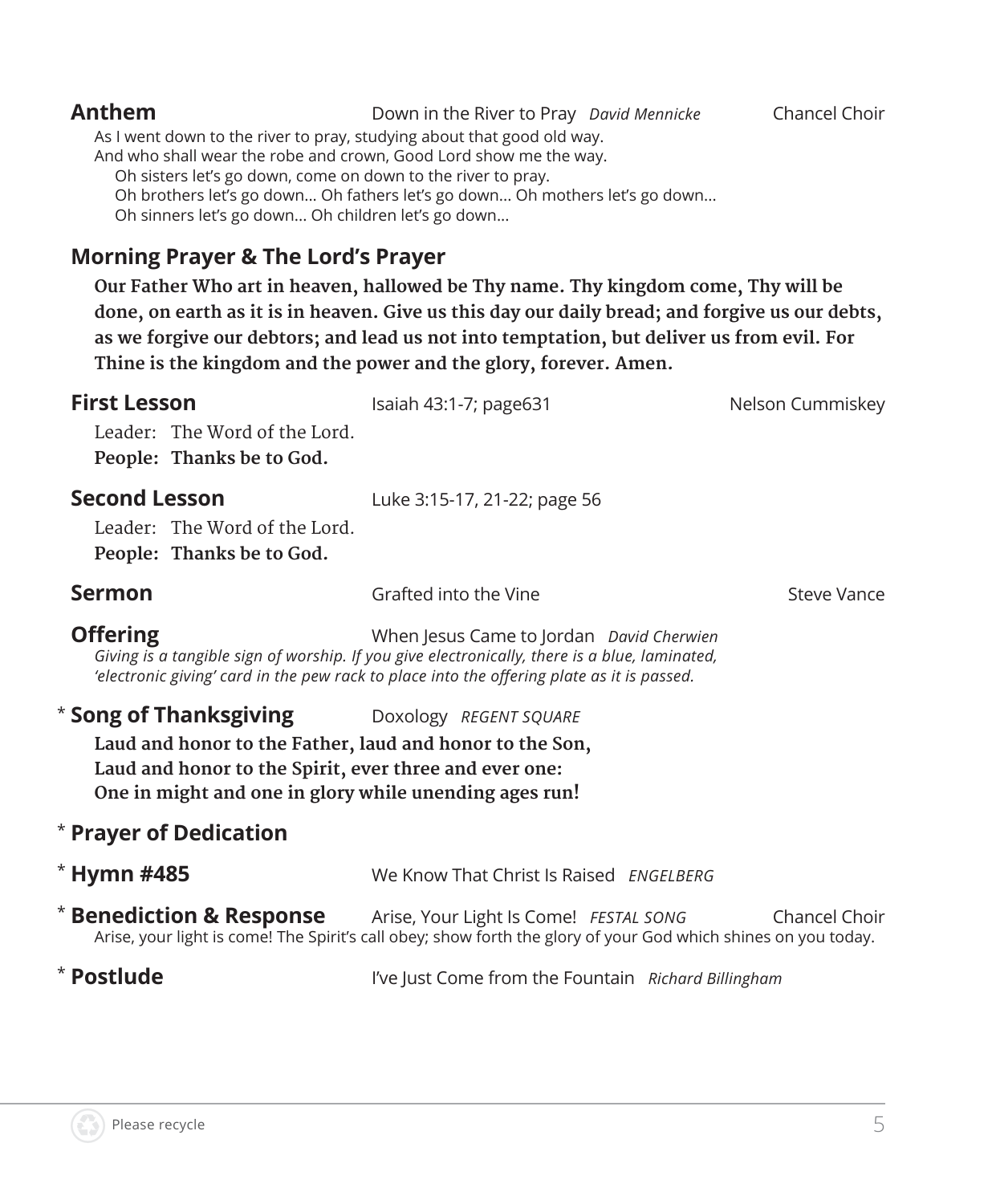### **Opportunities to Serve at Saint Luke's**

| How can you become an active disciple in Christ's ministry without even leaving the                                                                                                                                                                                                                                           | Work as               |      |              |
|-------------------------------------------------------------------------------------------------------------------------------------------------------------------------------------------------------------------------------------------------------------------------------------------------------------------------------|-----------------------|------|--------------|
| building? Well, a wonderful way to serve God's people is by serving at church! Many things<br>happen behind the scenes to make each worship service run smoothly, and that takes<br>volunteers. Most volunteer roles involve just a small commitment of time, but the rewards<br>are huge. Please consider serving this year! | Individual<br>or pair | Team | One time     |
| Flower Guild, Chair Post & maintain calendar for flower arrangement donations;<br>place order with the florist weekly; communicate donor's message for the bulletin.*                                                                                                                                                         | $\checkmark$          |      |              |
| Minute for Mission Appeals, Chair Receive Minute for Mission requests, communicate<br>them to the Worship Committee for approval, provide information for the bulletin.*                                                                                                                                                      |                       |      |              |
| Pew Rack Committee During assigned month, straighten sanctuary pew racks and<br>restock with designated envelopes, pew cards and pencils.                                                                                                                                                                                     | $\checkmark$          |      |              |
| Chancel Guild Prepare the sanctuary chancel for 11 a.m. worship; undresses the chancel<br>following the service. Great learning opportunity for a family with children.                                                                                                                                                       | $\checkmark$          |      |              |
| Chapel Guild Prepare the chapel for 8:30 a.m. worship; undresses the chapel following<br>the service.                                                                                                                                                                                                                         | $\checkmark$          |      |              |
| <b>Sound &amp; Video</b> Run the sound board or video camera at the 11:00 a.m. service.                                                                                                                                                                                                                                       | ✓                     |      |              |
| <b>Usher</b>                                                                                                                                                                                                                                                                                                                  |                       |      |              |
| <b>Communion Server</b> Serve communion at 11:00 a.m. service                                                                                                                                                                                                                                                                 |                       |      |              |
| Greeter Welcome everyone warmly, hold open the door, help with umbrellas,<br>direct newcomers and visitors. Families are encouraged to serve together!                                                                                                                                                                        |                       |      | $\checkmark$ |
| Continental Breakfast Purchase and set-up breakfast items in the lobby; refill as<br>needed; clean-up. Your expenses are reimburseable.                                                                                                                                                                                       | $\checkmark$          |      |              |
| Lay Reader Read the first lesson from the lecturn at the 11:00 a.m. service.                                                                                                                                                                                                                                                  |                       |      |              |
| <b>Nursery Supervisor</b>                                                                                                                                                                                                                                                                                                     | $\checkmark$          |      |              |
| Acolyte (2nd - 8th Grade) Needed for the 11:00 a.m. service each week: bell ringer,<br>Bible bearer, candle lighter, crucifer, water bearer.                                                                                                                                                                                  |                       |      |              |
| Faithful Friends Two adults needed each week to facilitate this class for K-2nd Grade<br>during the 11:00 a.m. service. All materials are provided.                                                                                                                                                                           | $\checkmark$          |      |              |
| Open/Close                                                                                                                                                                                                                                                                                                                    | $\checkmark$          |      |              |
| Music Ministry Find a place in our adult, children's, or handbell choirs. We also welcome<br>individual instrumentalists and soloists; share your gifts with Saint Luke's!                                                                                                                                                    |                       |      |              |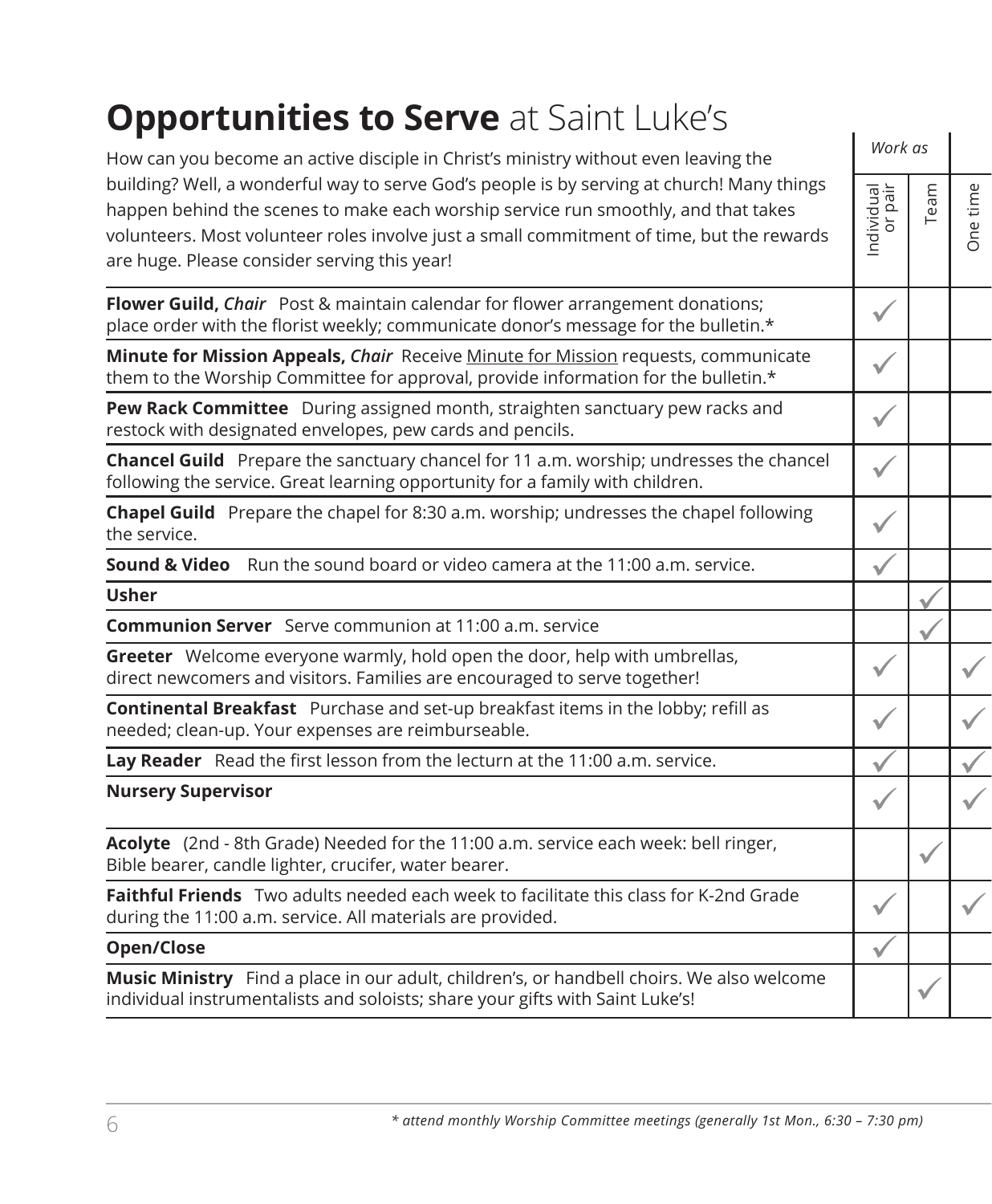|                                   |                                          |                      |              | Where     |                        |                         |         |              | <b>Time Commitment</b> |  |  |
|-----------------------------------|------------------------------------------|----------------------|--------------|-----------|------------------------|-------------------------|---------|--------------|------------------------|--|--|
|                                   |                                          | Training<br>Required | Anywhere     | At church | At your<br>convenience | Scheduled<br>in advance | Monthly | Weekly       |                        |  |  |
| atlguerrants@bellsouth.net        | Mary Guerrant, 770.455.9493              |                      | $\checkmark$ |           |                        |                         |         | $\checkmark$ |                        |  |  |
| atlguerrants@bellsouth.net        | Mary Guerrant, 770.455.9493              |                      | $\checkmark$ |           |                        |                         |         |              |                        |  |  |
| kammererj@bellsouth.net           | Jean Kammerer, 770.522.9612              |                      |              |           |                        |                         |         |              |                        |  |  |
| atlguerrants@bellsouth.net        | Mary Guerrant, 770.455.9493              |                      |              |           |                        |                         |         |              |                        |  |  |
| sallyjoyce@comcast.net            | Sally Joyce, 770.390.9743                |                      |              |           |                        |                         |         |              |                        |  |  |
| robyprice@slpres.org              | Roby Price, 770.393.1424 x244            |                      |              |           |                        |                         |         |              |                        |  |  |
| pvhumer@gmail.com                 | Paula Humer, 770.698.9810                |                      |              |           |                        |                         |         |              |                        |  |  |
| mary.martin@nsn.com               | Mary Martin, 770.441.0373                |                      |              |           |                        |                         |         |              |                        |  |  |
| http://greeter.slpres.org         | Shawn Hamlin, 770.559.0211               |                      |              |           |                        |                         |         |              |                        |  |  |
| http://breakfast.slpres.org       | Shawn Hamlin, 770.559.0211               |                      |              |           |                        |                         |         |              |                        |  |  |
| jncummiskey@gmail.com             | Jenny Cummiskey, 678.358.8525            |                      |              |           |                        |                         |         |              |                        |  |  |
| cathomas.slpres.org               | Catherine Anne Thomas, 770.393.1424 x228 |                      |              |           |                        |                         |         |              |                        |  |  |
| cailinthelen@gmail.com            | Cailin Thelen, 770.330.9622              |                      |              |           |                        |                         |         |              |                        |  |  |
| http://faithfulfriends.slpres.org | Catherine Anne Thomas, 770.393.1424 x228 |                      |              |           |                        |                         |         |              |                        |  |  |
| josh.c.nunez@gmail.com            | Josh Nunez, 770.451.9545                 |                      |              |           |                        |                         |         |              |                        |  |  |
| clairmaxwell@slpres.org           | Clair Maxwell, 770.393.1424 x227         |                      |              |           |                        |                         |         |              |                        |  |  |
|                                   |                                          |                      |              |           |                        |                         |         |              |                        |  |  |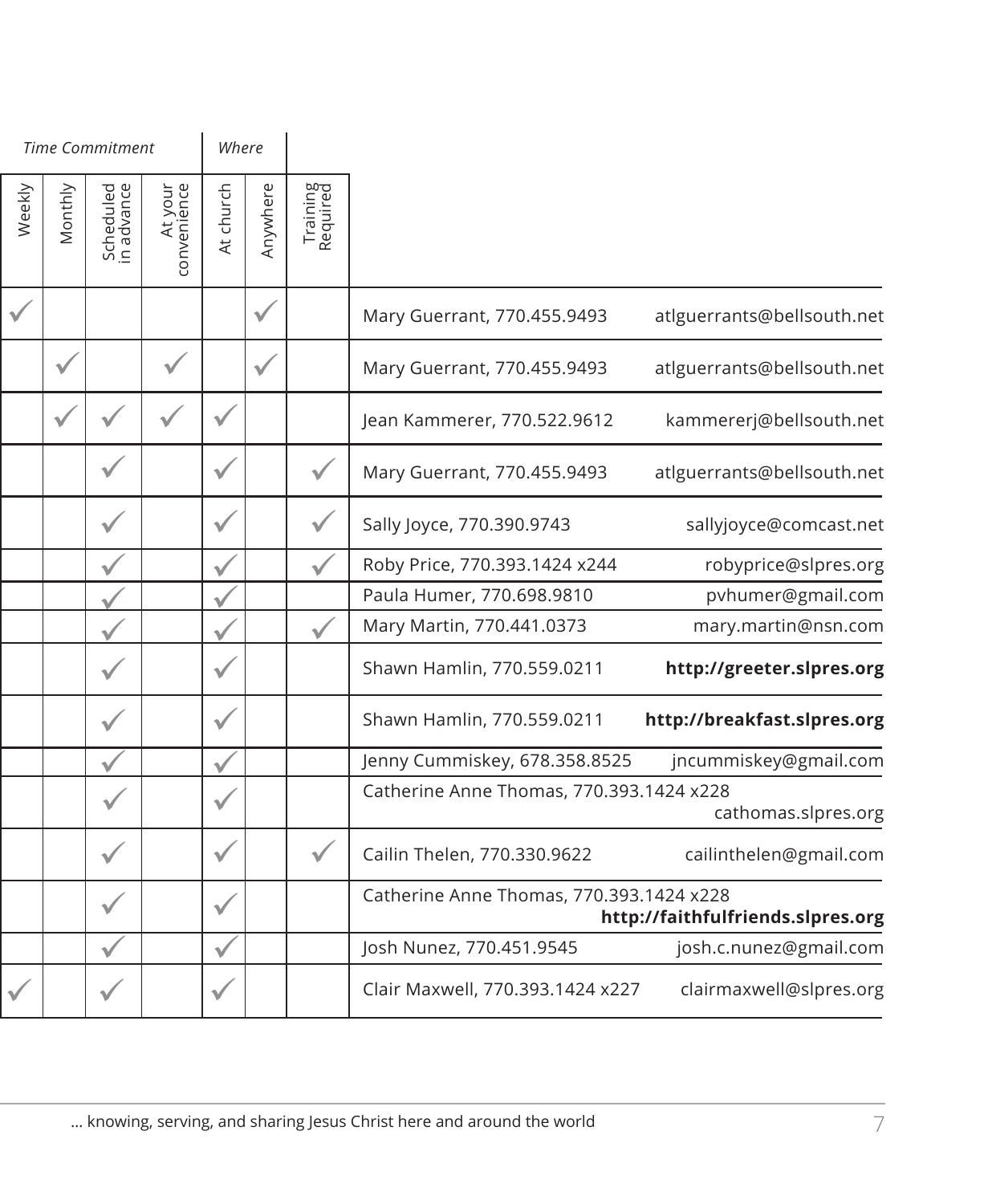### **Other Ways to Serve** at Saint Luke's

There are so many ways we can minister to each other and to the people in our community. The following "small acts of kindness" often have a very big impact.

**MEAL MINISTRY** provides meals for members recovering from a surgery or illness, suffering the loss of a loved one, or celebrating a birth or adoption. Contact Sandra Clay: sandrabclay@ comcast.net.

**PRAYER MINISTRY TEAM** offers intercessory prayers to God on Sun. at 10:35 a.m. in Rm 137. Please join us. Contact Paula Barbin: barbin@ fulton.k12.ga.us.

**VISITING CARE TEAM** connects with members who are not able to come to church, but enjoy visits with their church family. Contact Lucy Painter: lucypainter@comcast.net / 770.393.8044.

**HELPING HANDS** This ministry matches short term needs (like setting up a computer or changing light bulbs) with available resources (your time and talents). If you can help, contact Rebecca Strickland: rebstrick@gmail.com / 404.664.5392. If you need a Helping Hand, contact your Deacon.

**STEPHEN MINISTRY** Trained Stephen Ministers are available to 'walk with you' through a difficult time and confidentially lend an ear. Contact referral coordinator Shannon Dill (770.393.1424, ext. 229) or Laura Strange (770.490.4395).

**R.O.C.K. (Reaching Out Through Crocheting & Knitting)** Men and women of any age and skill level are welcome to join us every Wed., 10 a.m. to Noon in the Parlor.

**MEALS FOR THE HOMELESS** Please sign up your family, group or class in the lobby or call Al Bridges at 770.394.6581.

 **JOURNEY** / *provides shelter and meals for approx. 26 homeless men.* Prepare and serve a meal on the 4th Sun. of each month. Eating with the men is encouraged and they enjoy the companionship.

 **INTERFAITH OUTREACH HOME (IOH)** / *transitional housing for homeless families.* Prepare and deliver a meal on the 3rd Thurs. of each month. Meal expenses are reimbursable.

**FAMILY PROMISE** Saint Luke's is a host site for homeless children and their families for one week, 4 times per year. Watch the bulletin for upcoming dates and volunteer opportunities. Contact David King: 770.598.8682. *(Saint Luke's is hosting next week, Jan. 17-24. Sign up at http:// tinyurl.com/SLPCFP2016-01.)*

**HABITAT FOR HUMANITY** We help build a house every year over 8 weekends! Watch the bulletin for dates. Contact Daryl Moore: 770.395.6278 / ddmoore@yahoo.com.

**BUY SOME, SHARE ONE** Support local food pantries by buying an extra item every time you go to the grocery store! Donations are collected in the main lobby, and go to the Interfaith Outreach Home (IOH) and Community Assistance Center (CAC).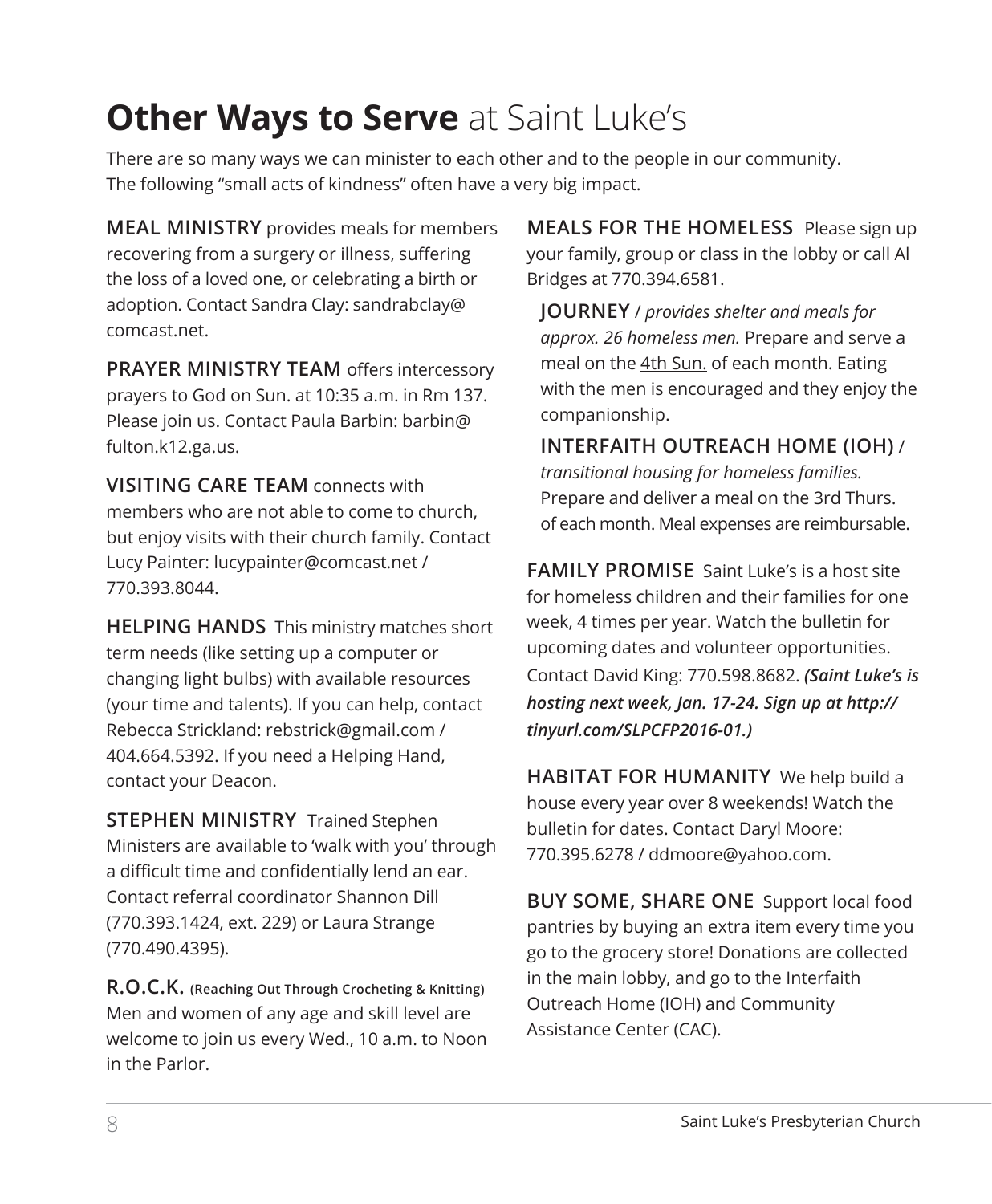# Sunday Spotlights: | BRATAN TROT:

### **HAVE YOU MADE THE COMMITMENT?**

 $\mathbf{P}$  If you have not shared with our Commitment Committee the level of your financial commitment for 2016 please do so this week – we will begin setting budget priorities for this year based on the financial commitments made by our Church family by the end of this week. Additional commitments received this week will directly impact the budget priorities set by the Session, so please prayerful consider your financial commitment to Saint Luke's for 2016 as soon as possible.

Currently, our Status of Pledges for 2016 stands at **\$1,305,000**! We are so very thankful for all who have made the commitment, and for each of you who will do so this week!!

This year promises to be a year of enthusiasm and joy as we prepare to welcome a new pastor and to extend the mission, ministry and programing of Saint Luke's into our 47th year as a congregation! Please share your support by contacting us at commitment@slpres.org

**FEAST BEGINS WEDNESDAY!** Schedule, menu, class  $\mathbf{Q}^{\bullet}$  descriptions and a registration form are available online and in the brochures. Fill out the form and make plans to join your church family for dinner and activities on Wednesday evenings! By the way, you don't have to register for all 9 weeks or for all dinners and classes. You can use the blue pew card on Sundays to register your choices for the upcoming Wednesday. Call Sally or Liz in the church office (770.393.1424) with questions or last-minute reservations.

**SLLS REGISTRATION** Our accredited, weekday  $\mathbf{R}^{\bullet}$  preschool has a place for your Little Saint, age 12 months through Pre-K!

Church members register: Tues., Jan. 19 *(during school hours)*; Current families register: Jan. 20;

Community families register: Jan. 21.

For more information, see our Registration Brochure online at www.slpres.org. Please contact Carol Perry, Director, to schedule a tour: 770.393.1424 x240 or carolperry@slpres.org

# **30 DAYS & COUNTING!**

Join us Feb. 6th to run and celebrate our 10th year of o'scottish tradition! See TartanTrot.com for more event info.

**RACE DAY VOLUNTEERS:** It's critical to have 150 volunteers to safely host this event. Be an part of this big event without breaking a sweat! Email Krissy Williams (kcwills7104@yahoo.com).

**BAKERS**: We are famous in the running world for our awards of baked goods. We need 150+ pies and cakes; sign up in the lobby.

**TARTAN TEN CHALLENGE:**

Solicit 10 runners to the Tartan Trot (cannot be your free sponsor runners)... your Sunday School class, tennis team, knitting group, dog park friends, etc. Sign up in the lobby or email: marty@ acapella-design.com.

**DONATE** your old athletic/ running shoes: Saint Luke's Green Team will recycle them for you! Collection boxes are in the lobby.

**A HUGE THANK YOU** to all of our SPONSORS. Get your free "sponsor" registrations in ASAP. The deadline for t-shirts is Jan. 18. Questions? Email Laura Singley (laurasingley@att.net).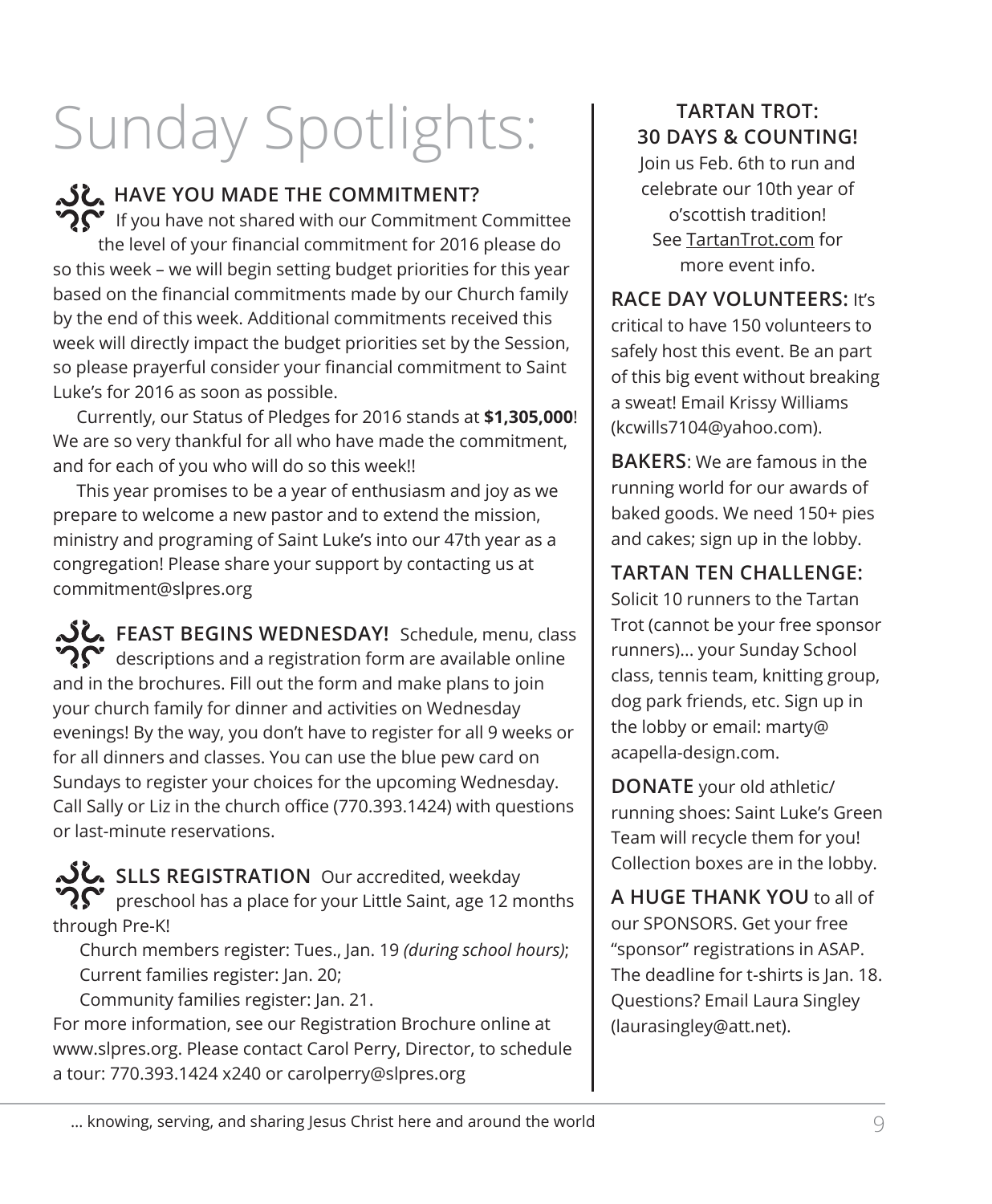**JAN. 26: OWLS** (Older, Wiser, Loving Seniors) Roby Price will be telling us about a unique railroad car built for President Lincoln in 1865 by Roby's great grandfather. This was equivalent to Air Force One in its day, but President Lincoln never got to use it. Come and hear Roby's story about this famous car. See you there!

This month at Faith & Film: **WAR ROOM** *Tony and Elizabeth Jordan seemingly have it all, but appearances can be deceiving. In reality, their marriage has become a war zone and their daughter is collateral damage. As the power of prayer and Elizabeth's newly energized faith transform her life, will Tony join the fight and become the man he needs to be? Together, their real enemy doesn't have a prayer. PG 2hrs.* Faith & Film meets Jan. 15. Contact Josh and Cindy Nunez: josh.c.nunez@gmail.com

### **MARRIAGE ENRICHMENT GROUP (MEG)**

Contact Christine (Gafrog01@hotmail.com) & Bob Crutchfield for more info: 770.364.8079 **VALENTINE RETREAT** The Georgia Chapter of Better Marriages is presenting a getaway weekend for couples, Feb. 12-14, at the Winshape retreat center in Rome, GA. Isn't that better than roses and a box of chocolates? See BetterMarriagesGA.org **THE NEXT MEG MEETING** at Saint Luke's is

TODAY, 5-6:30 p.m. We will continue the video series by Mark Gangor, "Laugh Your Way to a Better Marriage." Child care available.

## **YOUTH CONNECTION Phil Brown**

philbrown@slpres.org / 770.393.1424 ext. 238

Stay current with Saint Luke's Youth Ministry by signing up for text message updates. Dial 81010 and text: for Middle School updates: youth, text **@6th-8thSL** parents, text **@MSparentSL** for High School updates: youth, text **@9th-12thSL** parents, text **@HSparentSL** for Youth Choir updates: text @choirSL

**Today:** Summer Trip meeting & Potluck for youth and parents from 5:30 -7 p.m. at Saint Luke's. Please bring a dish to share.

**Tues., Jan. 12th:** Meet at 6:45am @ Jett Ferry Chick-fil-a for breakfast and head to school from there. We will need some parents to help shuttle kids to school. Contact Phil (970-215-9041) if you have questions or need a ride.

**Wed., Jan. 13th:** Join us for Feast! Dinner is 5:45 - 6:25 p.m. followed by programs from 6:25-7:15 p.m. This spring, the youth will be doing an exploration of religions. Ever wonder what those other religions are really all about? Come explore other beliefs and how, as Christians, we can engage with others in love.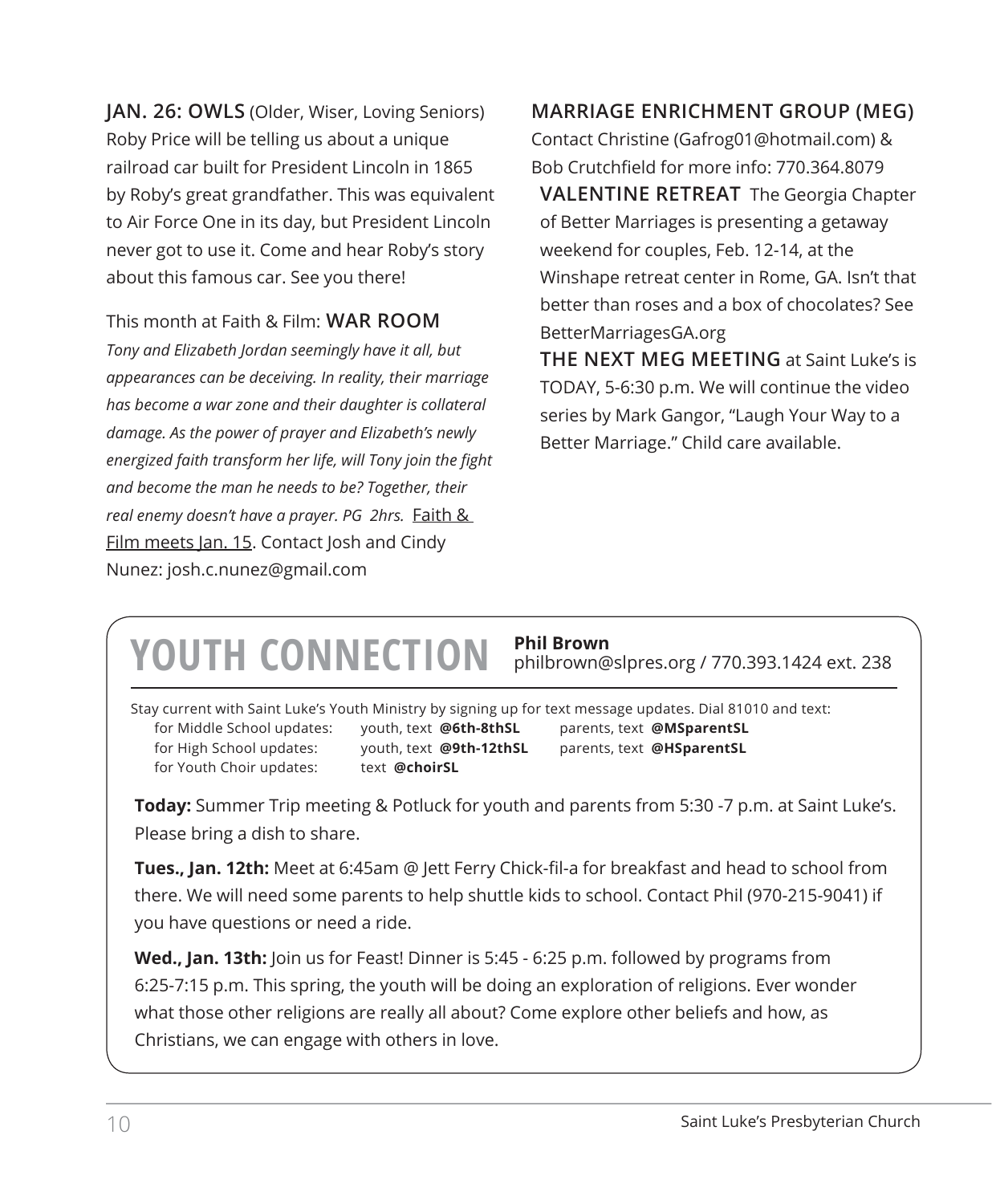### **3RD YUCATAN PENINSULA MISSION**

**TRIP:** July 10-17, with our friends at Accion Ministries (friendsofaccion.org). This trip is open to adults of all ages and youth (completed 6th grade and up) traveling with at least one parent. Please contact Shannon Dill (770.393.1424 ext. 229) if you are interested in participating or learning more about this unique experience!

### **MISSION TRIP TO THORNWELL: JULY 21**

**- JULY 23.** More information coming soon. Contact Sally Shelton (770.396.5156 / sshelton@ cwtvacations.com) with thoughts or questions.

**JOIN AIR-GUATEMALA** for a mission trip any week in June! You will be working with Maya farmers in the cool mountains of Guatemala, building brick stoves and planting trees that will improve crops and prevent mudslides. Reserve your space by March 1st. For more info: Anne.Hallum@AIRGuatemala.org

**OUR ANNUAL WOMEN'S RETREAT** will be March 4-6 at the Dillard House in Dillard, GA. Lyndsay Slocum, Associate Pastor of Roswell Pres. Church, will be our guest speaker. Space is limited! Contact Christy Keohane (678.595.7741) or Shannon Dill (770.393.1424 ext. 229) with questions. Registration forms are in the church office, in the lobby, or at http://slpres.org/2016 womens-retreat-will-be-here-soon/

**SAVE THE DATE: JAN. 30**, 6:30-9:00 p.m. Chili Supper at the home of Mary and Billy Martin. More info to come.

**HOW LONG DOES IT TAKE TO MAKE 10,000 SANDWICHES?** Come find out at the annual Presbyterian Women (PW) Sandwich Project, Sun., Jan. 24th! Both young and old can help, so plan to be there. The sandwiches we make are distributed throughout Atlanta through five different homeless shelters. Additionally, we'll be collecting mittens and gloves for those in need.

### **FAMILY REUNION COOKBOOKS**

Over 50 of the best recipes from your friends at Saint Lukes - all together in one book! These special cookbooks are available for \$15 in the lobby; quantities are limited.

### **SEEKING NEW OFFICERS FOR SESSION &**

**DIACONATE Now Accepting Nominations!** The Officer Nominating Committee (ONC) is developing a slate of nominees to serve on the Session and the Diaconate. We need *your* suggestions of members of Saint Luke's you believe would enhance and further the ministry and programs of our church by serving as Elders or Deacons. The congregational election will take place Feb. 28. Please use the recommendation form and collection box in the Lobby. You may also email or speak to Elders Rob Price and Chip Williams, co-chairs of the ONC.

**SANCTUARY FLOWERS** Underwrite the floral arrangement used at an 11:00 a.m. service. Select a date meaningful to you and dedicate your gift in honor or in memory of someone. Sign-up on the main bulletin board in the lobby. \$80. Contact Mary Guerrant at atlguerrants@ bellsouth.net or 770.455.9493.